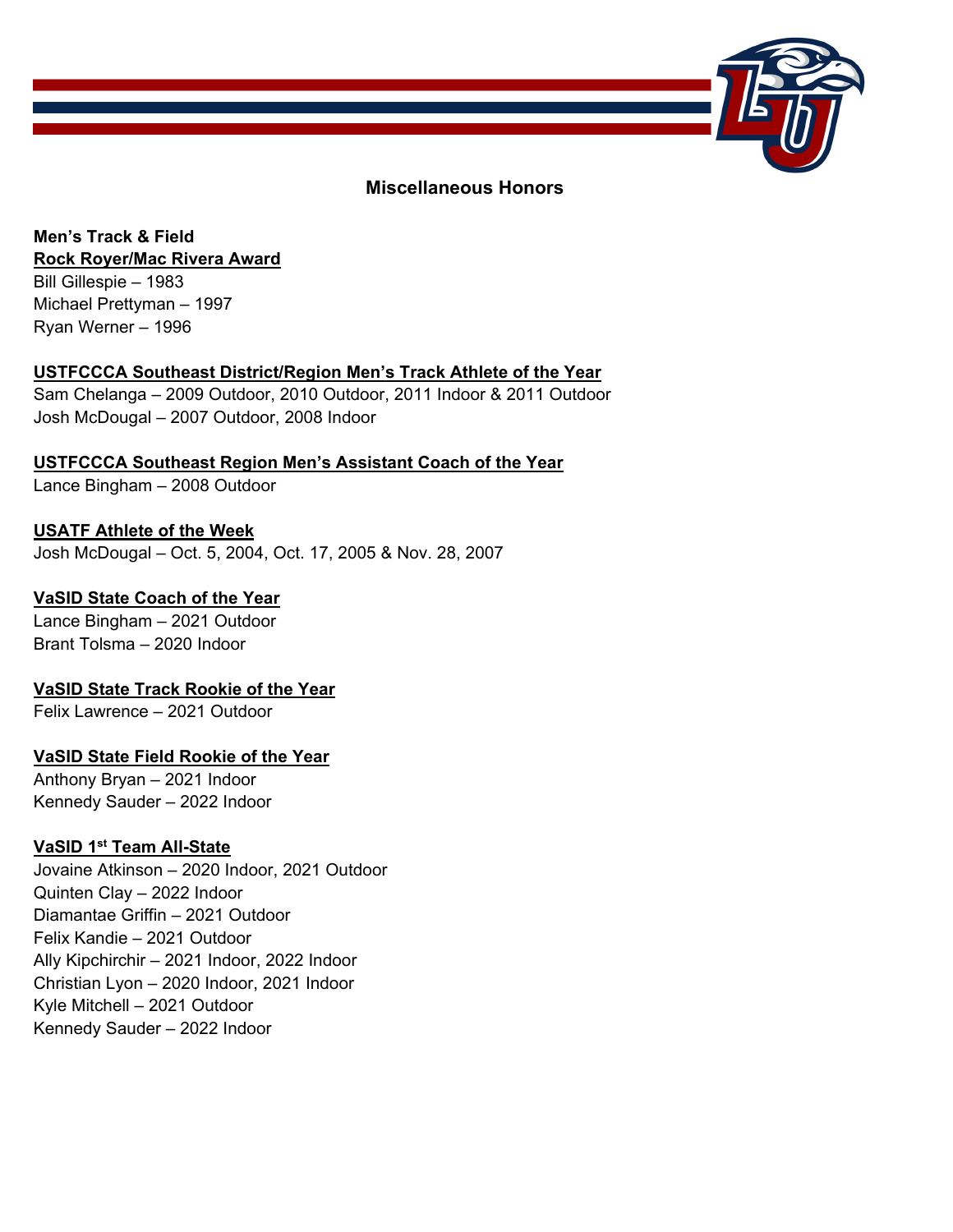### **VaSID 2nd Team All-State**

Jose Ballivian – 2021 Outdoor Quinten Clay – 2021 Indoor, 2021 Outdoor Jeremy Davis – 2021 Outdoor, 2022 Indoor Ryan Drew – 2021 Indoor, 2021 Outdoor, 2022 Indoor Diamantae Griffin – 2022 Indoor John Hicks – 2021 Indoor Erick Johnson – 2020 Indoor Felix Kandie – 2021 Indoor, 2022 Indoor Ally Kipchirchir – 2021 Outdoor Felix Lawrence – 2021 Indoor Kyle Mitchell – 2020 Indoor, 2021 Indoor, 2022 Indoor Caleb Olson – 2022 Indoor Gabriel Willis – 2021 Indoor 4 x 400 Relay (Brad Smalley, Jahquez Durham, Felix Lawrence, Christian Lyon) – 2020 Indoor

#### **CoSIDA Academic All-America**

Jovaine Atkinson – 2020 – Second Team, 2021 – First Team Jacob DeValve – 2014 – Second Team Caleb Edmonds – 2014 – Second Team Clendon Henderson – 2008 – First Team Daniel Newell – 2009 – Third Team David Scouten – 2016 – Third Team John Sherret – 2015 – Third Team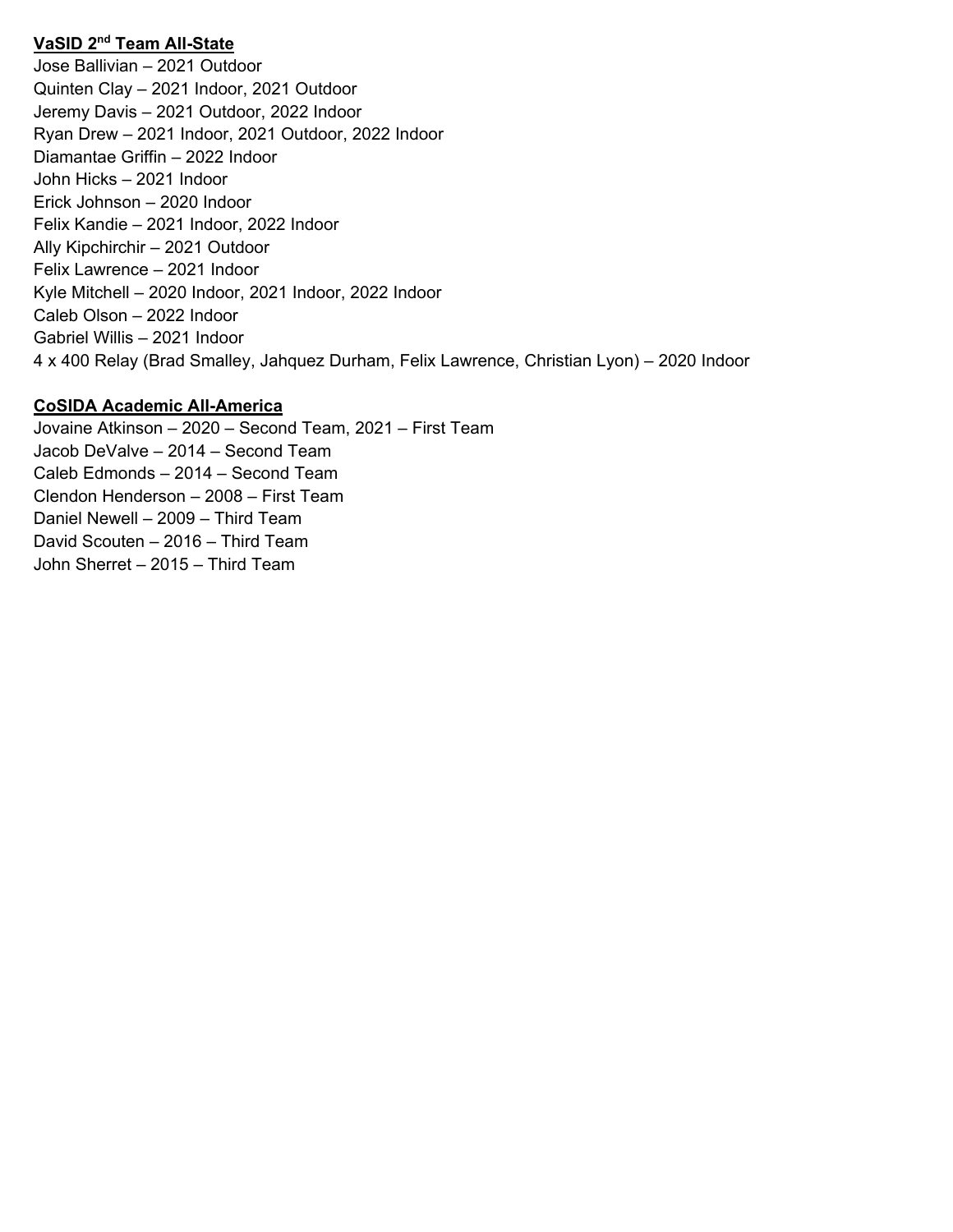### **USTFCCCA All-Academic Team**

Samuel Arter – 2018, 2021 Jovaine Atkinson – 2018, 2019, 2020, 2021 Warren Barrett – 2021 Ryan Bell – 2009 Zach Davis – 2014, 2015 Jacob DeValve – 2012 Caleb Edmonds – 2013, 2014 Josh Edmonds – 2011 Steve Feister – 2015 Fred Fulton – 2014, 2015 Elliot Galeone – 2009, 2010, 2011 Juan Pablo Germain Ronco – 2021 Clendon Henderson – 2007, 2008 John Hicks – 2021 Anders Janes – 2019, 2021 Azaria Kirwa – 2018 Felix Lawrence – 2021 Daniel Newell – 2009 Matt Parker – 2008, 2009 Bradley Prentice – 2018, 2020 Ken Ritchey – 2015 Kolby Shepherd – 2008, 2011 ConRoy Smith – 2014 John Talbert – 2009 Isaac Wendland – 2010, 2013 Kyle Wheeler – 2012, 2013 Gabriel Willis – 2021 Geren Woodbridge – 2011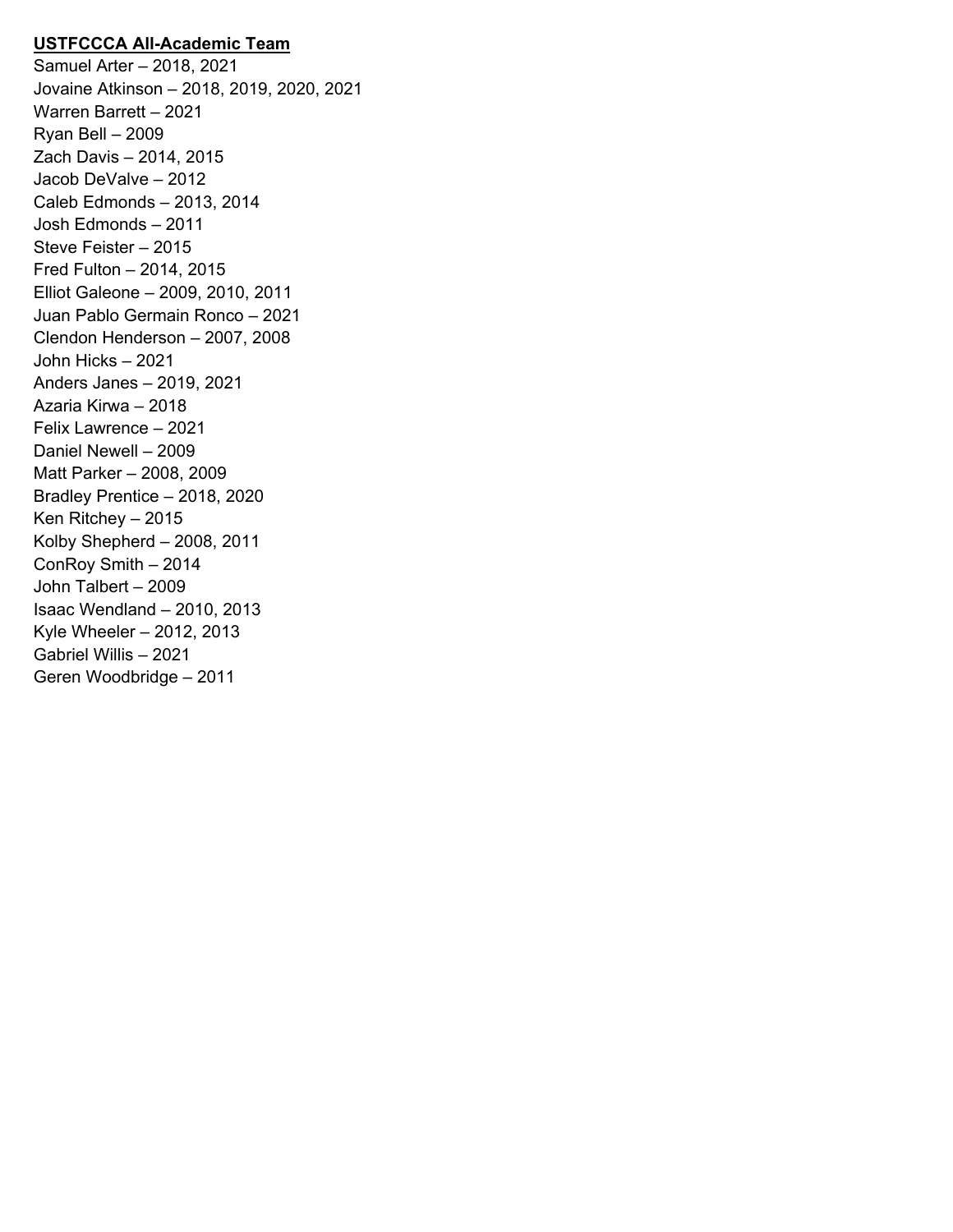#### **Women's Track & Field Rock Royer/Mac Rivera Award**

Sue Andrew – 1985 Lynn Attwood – 1990 Annie Hunt Fairchild – 1988 Jennifer Klugh – 2013 Danielle McNaney – 2005 Andrea Wildrick – 2001 Heather Sagan – 2002 Arlene Zelinskas – 2007

#### **VaSID State Coach of the Year**

Lance Bingham – 2021 Indoor

#### **VaSID State Track Rookie of the Year**

Adelyn Ackley – 2021 Indoor

## **VaSID State Field Rookie of the Year**

Meredith Engle – 2021 Indoor Emory Pafford – 2022 Indoor

### **VaSID 1st Team All-State**

Adelyn Ackley – 2021 Indoor, 2021 Outdoor, 2022 Indoor Chelsea Igberaese – 2021 Indoor, 2021 Outdoor Makenzy Mizera – 2020 Indoor, 2021 Outdoor

### **VaSID 2nd Team All-State**

Grace Artis – 2022 Indoor Calli Parlier Doan – 2021 Indoor, 2021 Outdoor Meredith Engle – 2021 Indoor, 2022 Indoor Kali Grayson – 2021 Outdoor Mackenzie Hainley – 2021 Outdoor Ayanna Johnson – 2021 Indoor Priscillah Kiplagat – 2021 Indoor Taylen Langin – 2020 Indoor Rachel Milnes – 2021 Indoor Naomi Mojica – 2021 Indoor, 2021 Outdoor Abby Pantlitz – 2021 Indoor, 2021 Outdoor Distance Medley Relay (Naomi Bowser Armstrong, Megan Hinzman, Itzel Santos, Calli Parlier Doan) – 2021 Indoor

### **CoSIDA Academic All-America**

Kat Bouton – 2017 – Second Team Holly Deem – 1998 – Third Team Calli Parlier Doan – 2022 – Second Team Danielle McNaney – 2004 – Second Team, 2005 – First Team Heather Sagan – 2002 – First Team Cathy Williams – 1998 – Third Team Arlene Zelinskas – 2007 – Second Team